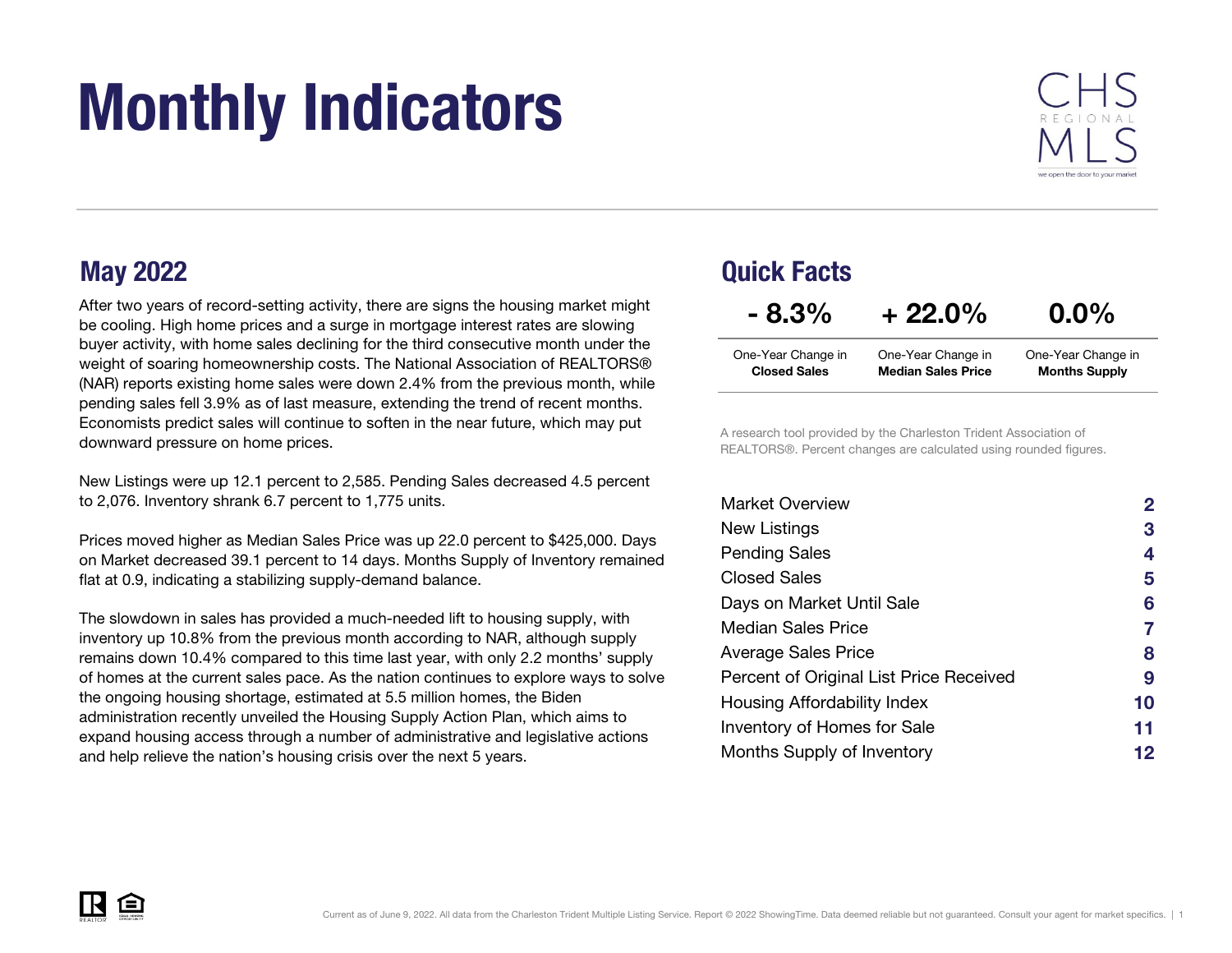### Market Overview

Key market metrics for the current month and year-to-date figures.



| <b>Key Metrics</b>                 | <b>Historical Sparkbars</b> | 05-2021   | 05-2022            | <b>Percent Change</b> |           | YTD 2021 YTD 2022 Percent Change |          |
|------------------------------------|-----------------------------|-----------|--------------------|-----------------------|-----------|----------------------------------|----------|
| <b>New Listings</b>                | 5-2020<br>5-2021<br>5-2022  | 2,306     | 2,585              | $+12.1%$              | 11,093    | 10,737                           | $-3.2%$  |
| <b>Pending Sales</b>               | 5-2021<br>5-2022<br>5-2020  | 2,174     | 2,076              | $-4.5%$               | 10,872    | 9,683                            | $-10.9%$ |
| <b>Closed Sales</b>                | 5-2020<br>5-2021<br>5-2022  | 2,195     | 2,012              | $-8.3%$               | 9,701     | 8,942                            | $-7.8%$  |
| <b>Days on Market</b>              | 5-2020<br>5-2021<br>5-2022  | 23        | 14                 | $-39.1%$              | 32        | 19                               | $-40.6%$ |
| <b>Median Sales Price</b>          | 5-2020<br>5-2021<br>5-2022  | \$348,295 | \$425,000          | $+22.0%$              | \$335,000 | $$390,000 + 16.4\%$              |          |
| <b>Average Sales Price</b>         | 5-2020<br>5-2021<br>5-2022  | \$508,270 | $$575,373$ + 13.2% |                       | \$477,429 | $$547,560$ + 14.7%               |          |
| Pct. of Orig. Price Received       | 5-2020<br>5-2021<br>5-2022  | 100.1%    | 101.2%             | $+1.1%$               | 99.0%     | 100.4%                           | $+1.4%$  |
| <b>Housing Affordability Index</b> | 5-2020<br>5-2021<br>5-2022  | 109       | 67                 | $-38.5%$              | 113       | 73                               | $-35.4%$ |
| <b>Inventory of Homes for Sale</b> | 5-2021<br>5-2020<br>5-2022  | 1,903     | 1,775              | $-6.7%$               |           |                                  |          |
| <b>Months Supply of Inventory</b>  | 5-2020<br>5-2021<br>5-2022  | 0.9       | 0.9                | 0.0%                  |           |                                  |          |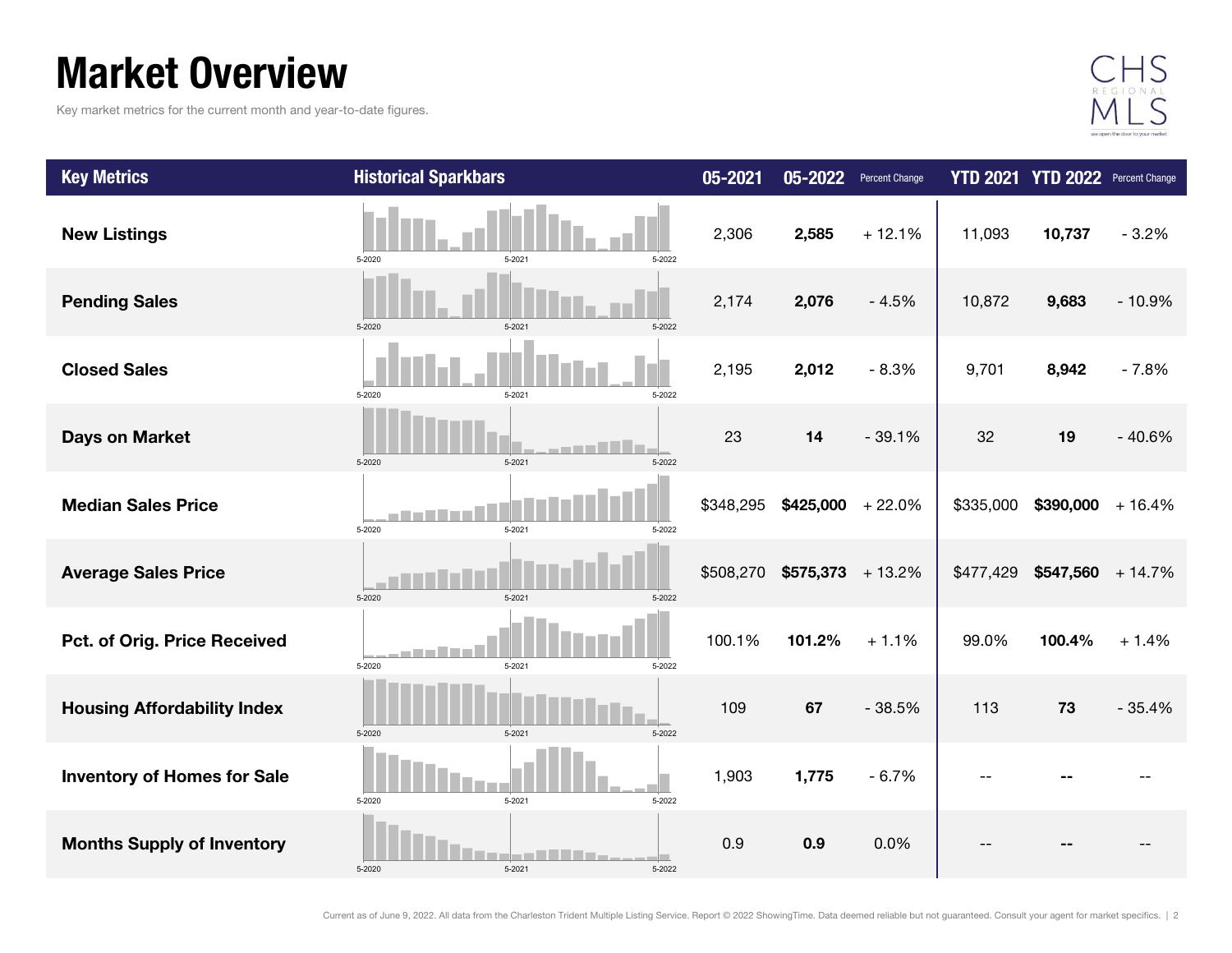### New Listings

A count of the properties that have been newly listed on the market in a given month.





#### Historical New Listings by Month

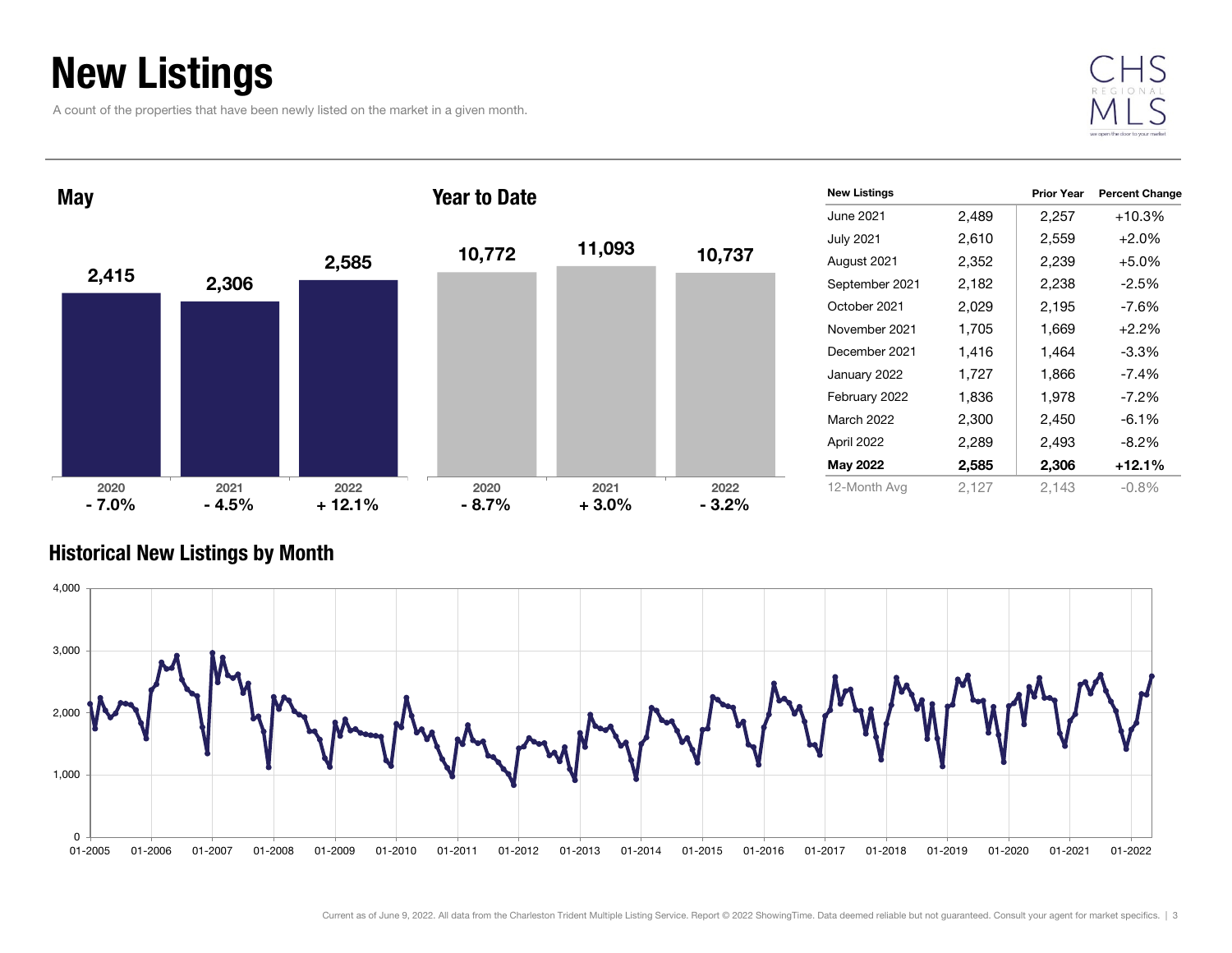### Pending Sales

A count of the properties on which offers have been accepted in a given month.





#### Historical Pending Sales by Month

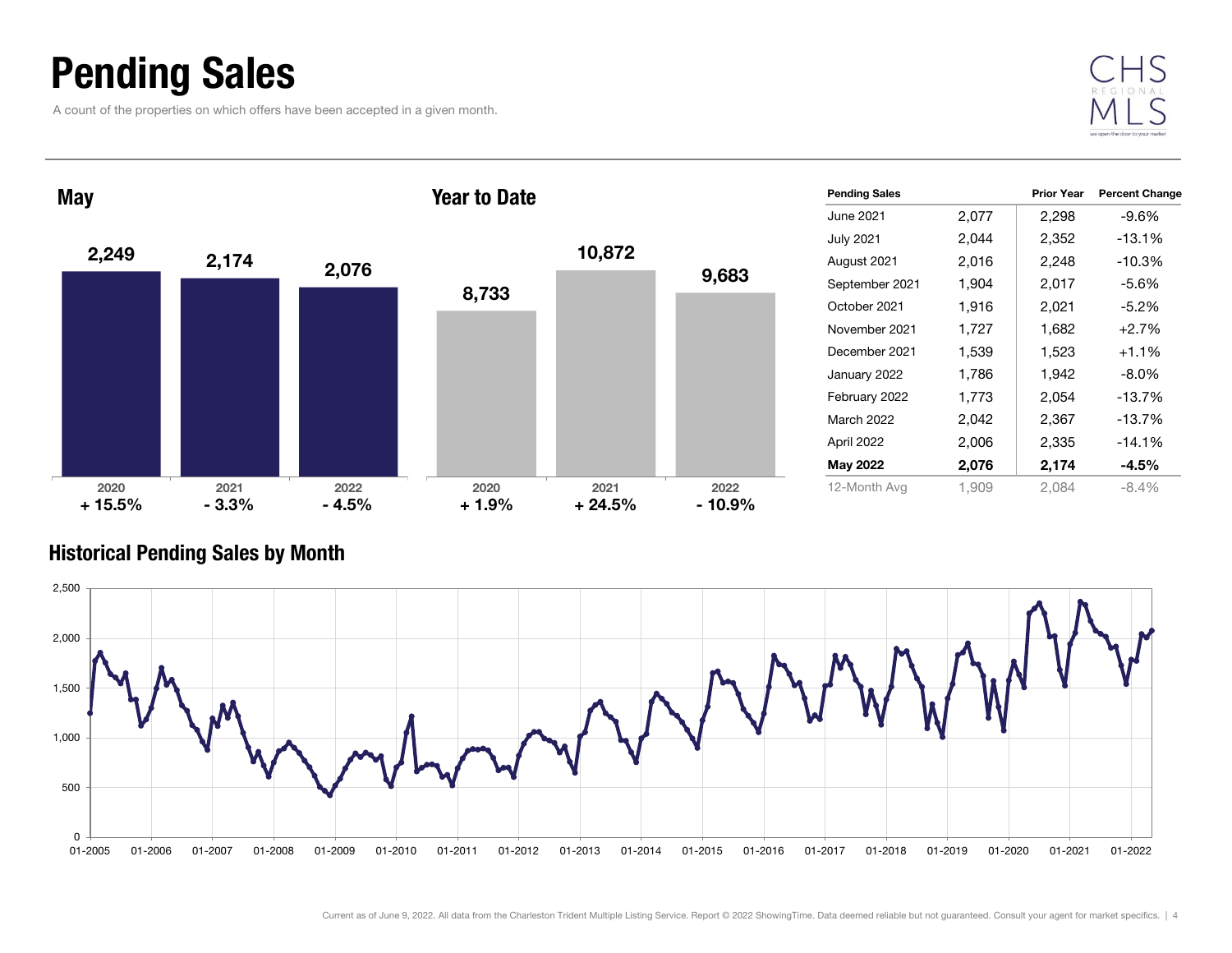### Closed Sales

A count of the actual sales that closed in a given month.



| <b>Year to Date</b> |       | June 2021<br><b>July 2021</b> | 2,486<br>2,136 | 2,066 | $+20.3%$ |
|---------------------|-------|-------------------------------|----------------|-------|----------|
|                     |       |                               |                |       |          |
|                     |       |                               |                | 2,435 | $-12.3%$ |
|                     |       | August 2021                   | 2,151          | 2,081 | $+3.4%$  |
|                     |       | September 2021                | 1,935          | 2,095 | $-7.6%$  |
|                     |       | October 2021                  | 1,997          | 2,153 | $-7.2%$  |
|                     |       | November 2021                 | 1,817          | 1,834 | $-0.9%$  |
|                     |       | December 2021                 | 1,949          | 2,078 | $-6.2%$  |
|                     |       | January 2022                  | 1,419          | 1,446 | $-1.9%$  |
|                     |       | February 2022                 | 1,482          | 1,681 | $-11.8%$ |
|                     |       | March 2022                    | 2,113          | 2,196 | $-3.8%$  |
|                     |       | April 2022                    | 1,916          | 2,183 | $-12.2%$ |
|                     |       | May 2022                      | 2,012          | 2,195 | $-8.3%$  |
| 2021                | 2022  | 12-Month Avg                  | 1,951          | 2,037 | $-4.2%$  |
|                     | 9,701 | 8,942<br>$+35.9%$<br>$-7.8%$  |                |       |          |

### Historical Closed Sales by Month

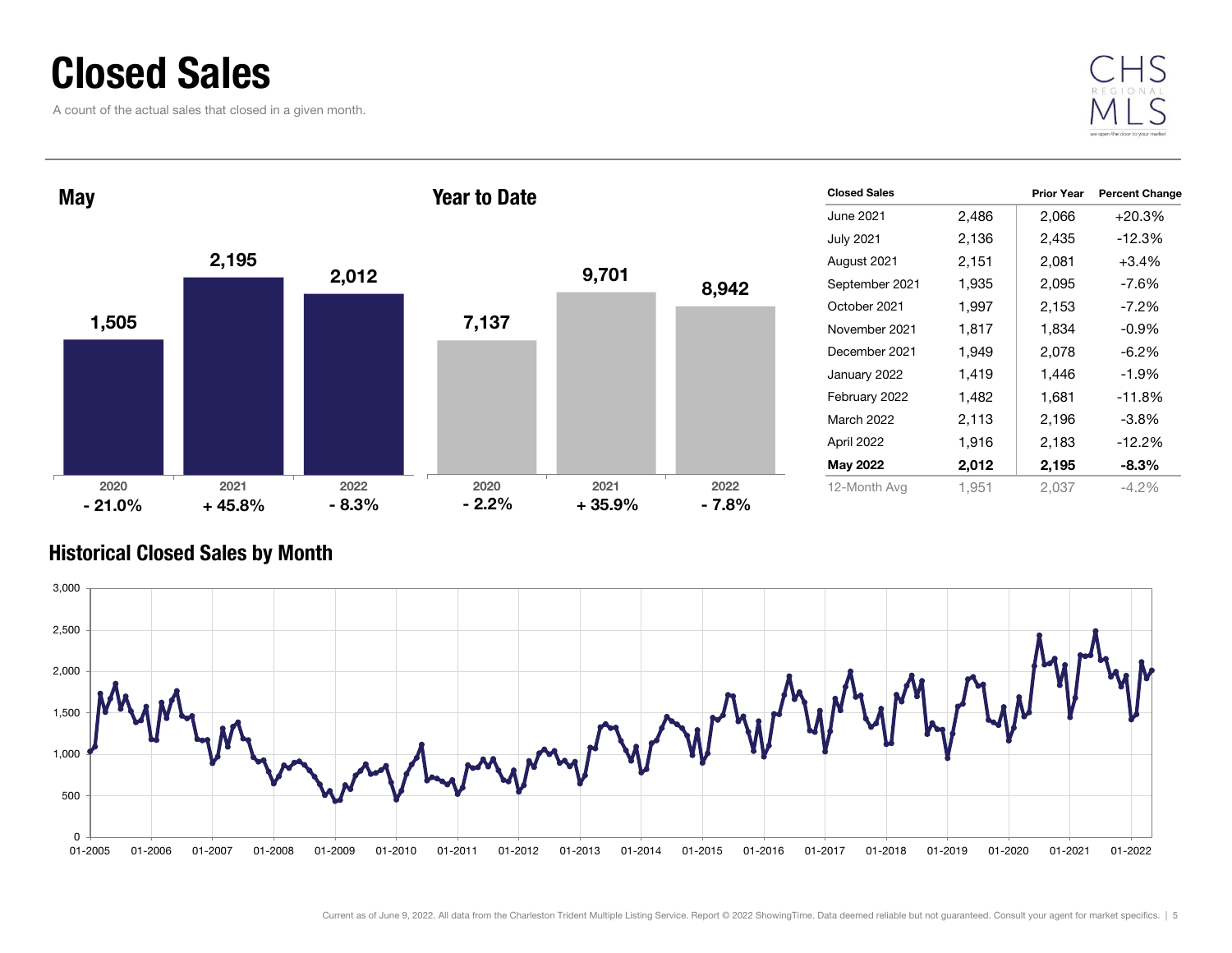### Days on Market Until Sale

Average number of days between when a property is listed and when an offer is accepted in a given month.





| Days on Market    |    | <b>Prior Year</b> | <b>Percent Change</b> |
|-------------------|----|-------------------|-----------------------|
| June 2021         | 16 | 51                | -68.6%                |
| <b>July 2021</b>  | 14 | 51                | -72.5%                |
| August 2021       | 16 | 49                | -67.3%                |
| September 2021    | 18 | 45                | -60.0%                |
| October 2021      | 19 | 43                | $-55.8%$              |
| November 2021     | 19 | 41                | $-53.7%$              |
| December 2021     | 22 | 40                | -45.0%                |
| January 2022      | 23 | 41                | -43.9%                |
| February 2022     | 24 | 41                | $-41.5%$              |
| <b>March 2022</b> | 20 | 31                | $-35.5%$              |
| April 2022        | 17 | 28                | -39.3%                |
| May 2022          | 14 | 23                | $-39.1%$              |
| 12-Month Avg*     | 18 | 40                | $-55.0%$              |

#### Historical Days on Market Until Sale by Month

\* Average Days on Market of all properties from June 2021 through May 2022. This is not the average of the individual figures above.

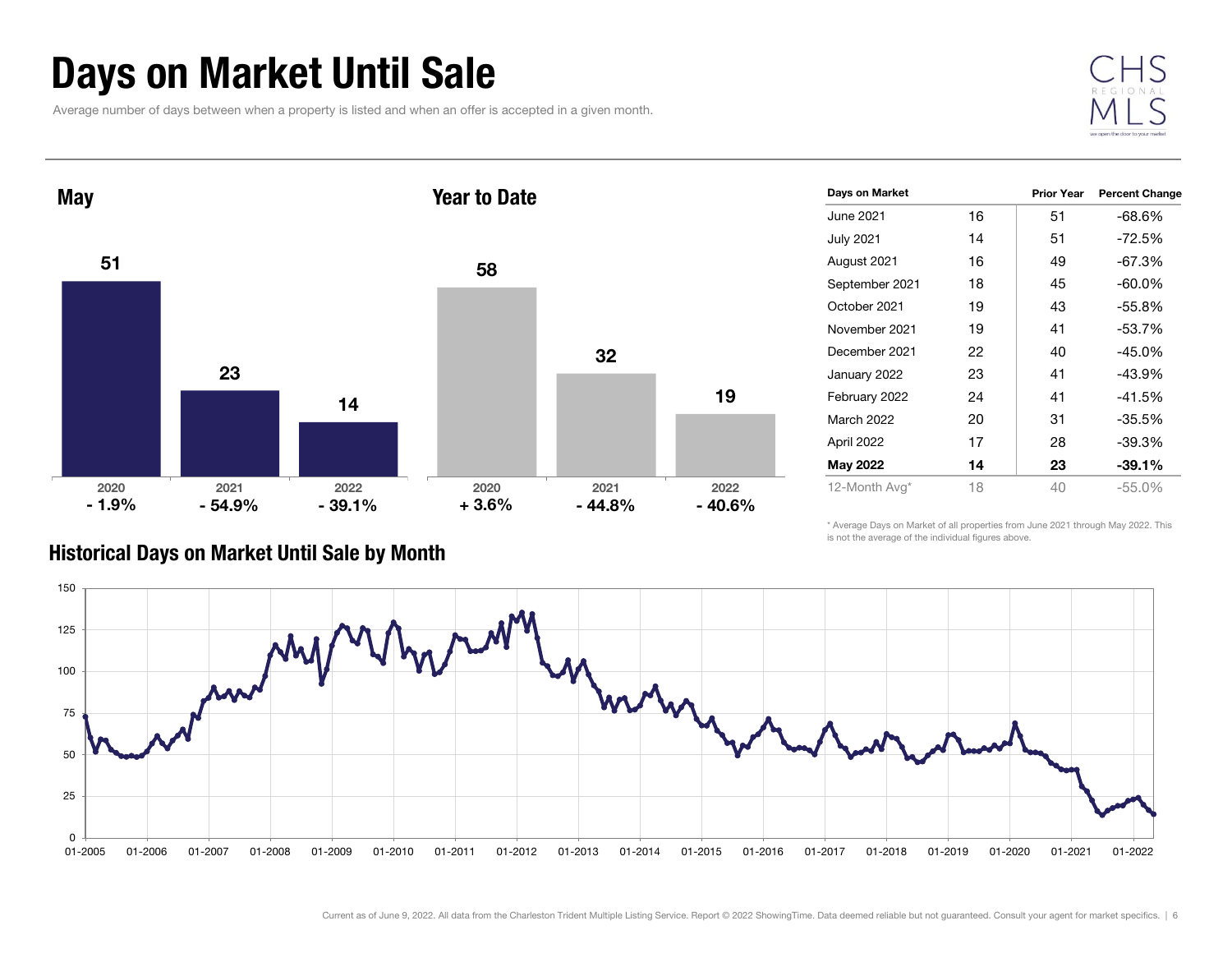### Median Sales Price

Point at which half of the sales sold for more and half sold for less, not accounting for seller concessions, in a given month.



May

#### Year to Date



| <b>Median Sales Price</b> |           | <b>Prior Year</b> | <b>Percent Change</b> |
|---------------------------|-----------|-------------------|-----------------------|
| June 2021                 | \$355,000 | \$287,800         | $+23.3%$              |
| <b>July 2021</b>          | \$349,685 | \$305,000         | $+14.7%$              |
| August 2021               | \$358,000 | \$315,000         | +13.7%                |
| September 2021            | \$350,000 | \$310,000         | $+12.9\%$             |
| October 2021              | \$365,000 | \$316,478         | $+15.3%$              |
| November 2021             | \$365,000 | \$319,000         | $+14.4%$              |
| December 2021             | \$384,923 | \$313,995         | $+22.6%$              |
| January 2022              | \$361,000 | \$315,000         | $+14.6%$              |
| February 2022             | \$375,000 | \$329,000         | $+14.0\%$             |
| March 2022                | \$385,000 | \$337,000         | $+14.2%$              |
| April 2022                | \$399,900 | \$341,000         | $+17.3%$              |
| May 2022                  | \$425,000 | \$348,295         | $+22.0\%$             |
| 12-Month Med*             | \$374,900 | \$320,000         | $+17.2%$              |

\* Median Sales Price of all properties from June 2021 through May 2022. This is not the median of the individual figures above.



#### Historical Median Sales Price by Month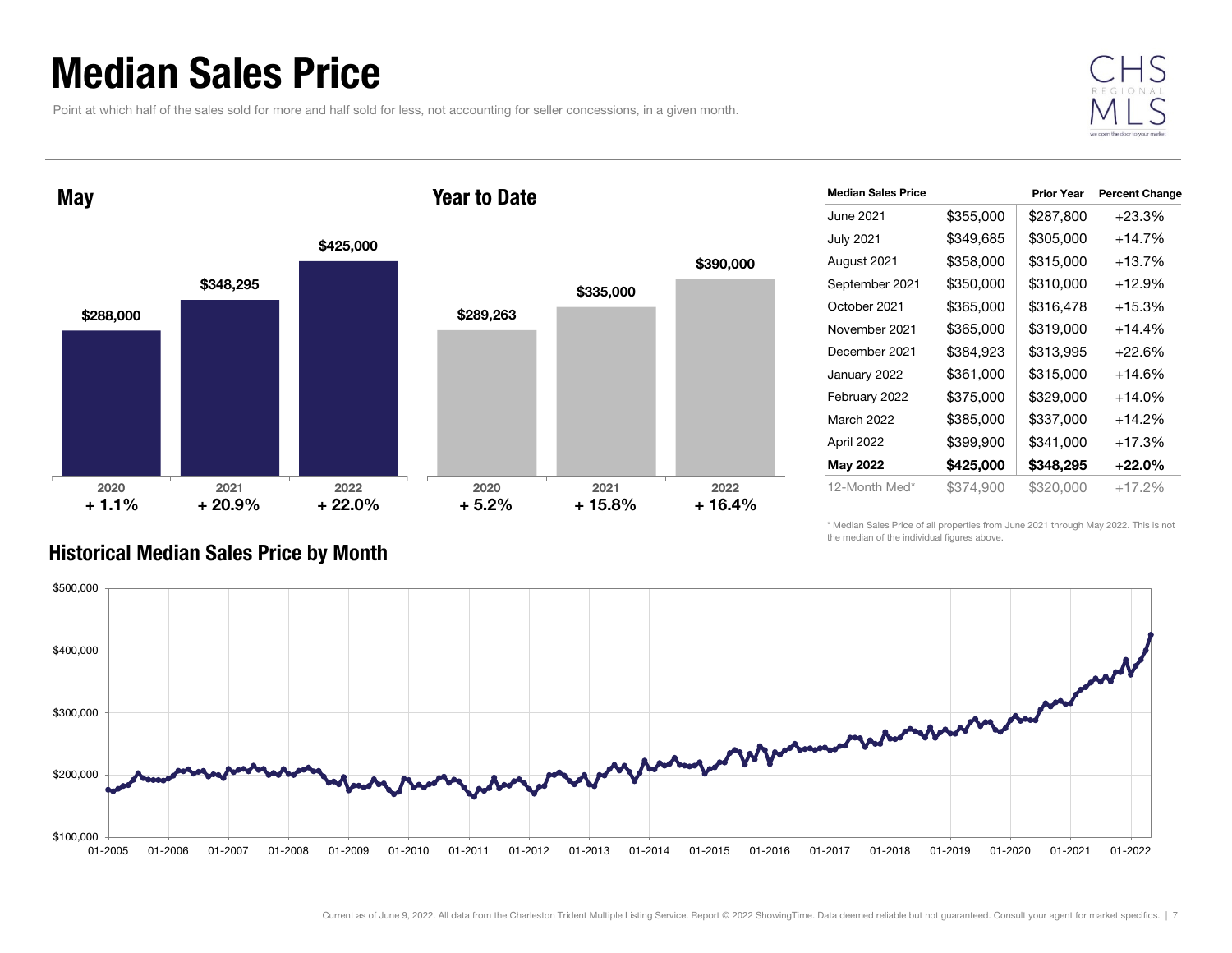### Average Sales Price

Average sales price for all closed sales, not accounting for seller concessions, in a given month.



**May** 

#### Year to Date



| Avg. Sales Price  |           | <b>Prior Year</b> | <b>Percent Change</b> |
|-------------------|-----------|-------------------|-----------------------|
| June 2021         | \$497,454 | \$389,660         | $+27.7%$              |
| <b>July 2021</b>  | \$480,890 | \$420,047         | $+14.5%$              |
| August 2021       | \$482,435 | \$436,107         | +10.6%                |
| September 2021    | \$463,555 | \$436,512         | $+6.2\%$              |
| October 2021      | \$504,742 | \$441,795         | $+14.2%$              |
| November 2021     | \$490,900 | \$455,549         | $+7.8%$               |
| December 2021     | \$541,672 | \$437,142         | $+23.9%$              |
| January 2022      | \$481,232 | \$459,577         | $+4.7%$               |
| February 2022     | \$525,461 | \$449,717         | $+16.8%$              |
| <b>March 2022</b> | \$546,834 | \$462,191         | +18.3%                |
| April 2022        | \$585,369 | \$494,963         | $+18.3%$              |
| May 2022          | \$575,373 | \$508,270         | +13.2%                |
| 12-Month Avg*     | \$514,660 | \$449,294         | +14.5%                |

\* Avg. Sales Price of all properties from June 2021 through May 2022. This is not the average of the individual figures above.



#### Historical Average Sales Price by Month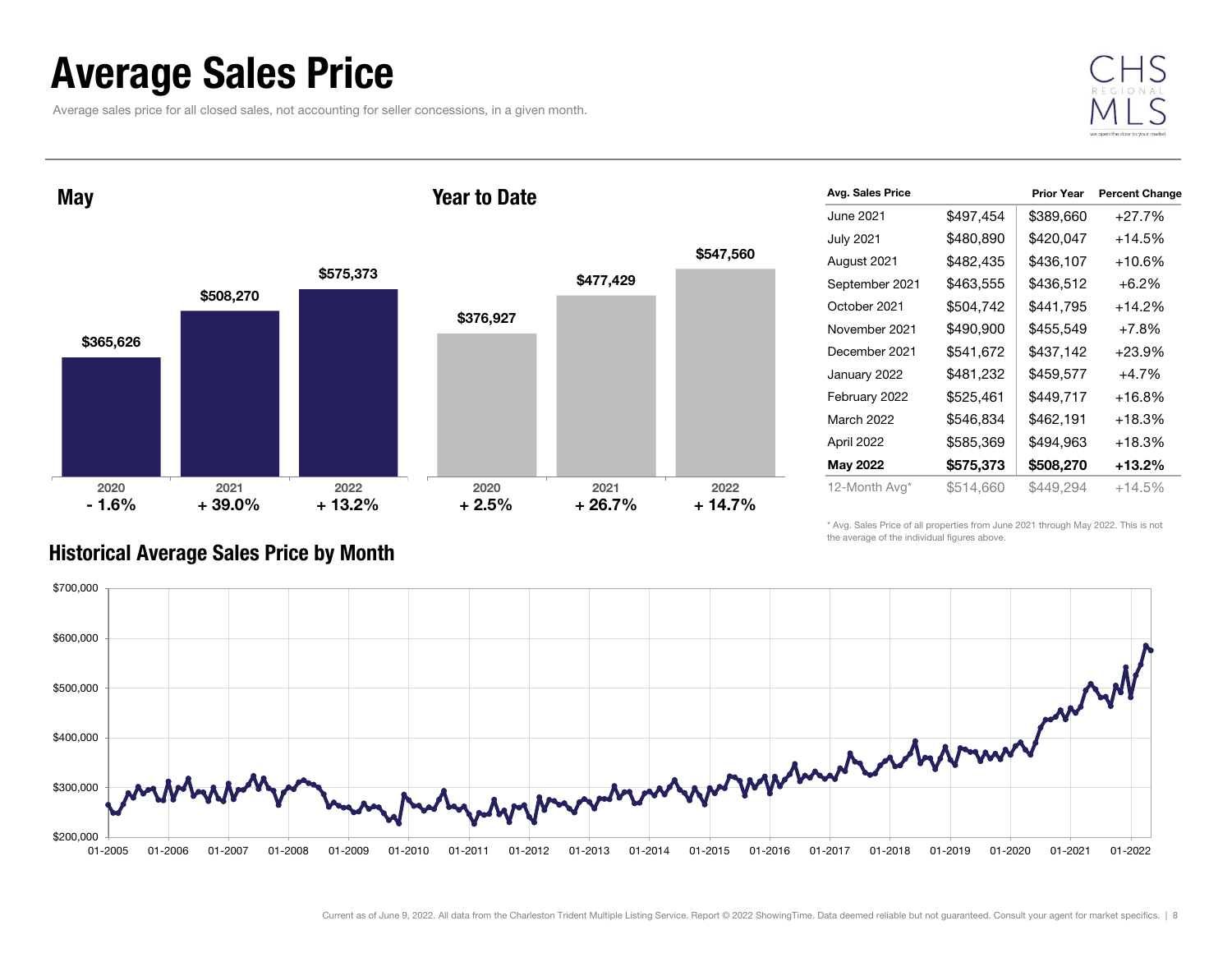### Percent of Original List Price Received

Percentage found when dividing a property's sales price by its original list price, then taking the average for all properties sold in a given month, not accounting for seller concessions.



97.0% 100.1 % 101.2 %2020 2021 2022 **May** 96.6%99.0% 100.4% 2020 2021 2022 Year to Date<sup>+</sup> 0.6%<sup>+</sup> 3.2% <sup>+</sup> 1.1% <sup>+</sup> 0.4% <sup>+</sup> 2.5% <sup>+</sup> 1.4%

|  | <b>Historical Percent of Original List Price Received by Month</b> |  |  |  |
|--|--------------------------------------------------------------------|--|--|--|
|--|--------------------------------------------------------------------|--|--|--|

| Pct. of Orig. Price Received |        | <b>Prior Year</b> | <b>Percent Change</b> |
|------------------------------|--------|-------------------|-----------------------|
| June 2021                    | 100.7% | 96.9%             | $+3.9%$               |
| <b>July 2021</b>             | 100.5% | 97.1%             | $+3.5%$               |
| August 2021                  | 100.1% | 97.4%             | $+2.8%$               |
| September 2021               | 99.3%  | 97.5%             | $+1.8%$               |
| October 2021                 | 99.1%  | 97.5%             | $+1.6%$               |
| November 2021                | 98.8%  | 97.8%             | $+1.0%$               |
| December 2021                | 99.0%  | 97.6%             | $+1.4%$               |
| January 2022                 | 98.8%  | 97.6%             | $+1.2%$               |
| February 2022                | 99.8%  | 98.0%             | $+1.8\%$              |
| March 2022                   | 100.5% | 98.9%             | $+1.6%$               |
| April 2022                   | 101.0% | 99.6%             | $+1.4%$               |
| May 2022                     | 101.2% | 100.1%            | $+1.1%$               |
| 12-Month Avg*                | 100.0% | 98.0%             | $+2.0%$               |

\* Average Pct. of Orig. Price Received for all properties from June 2021 through May 2022. This is not the average of the individual figures above.

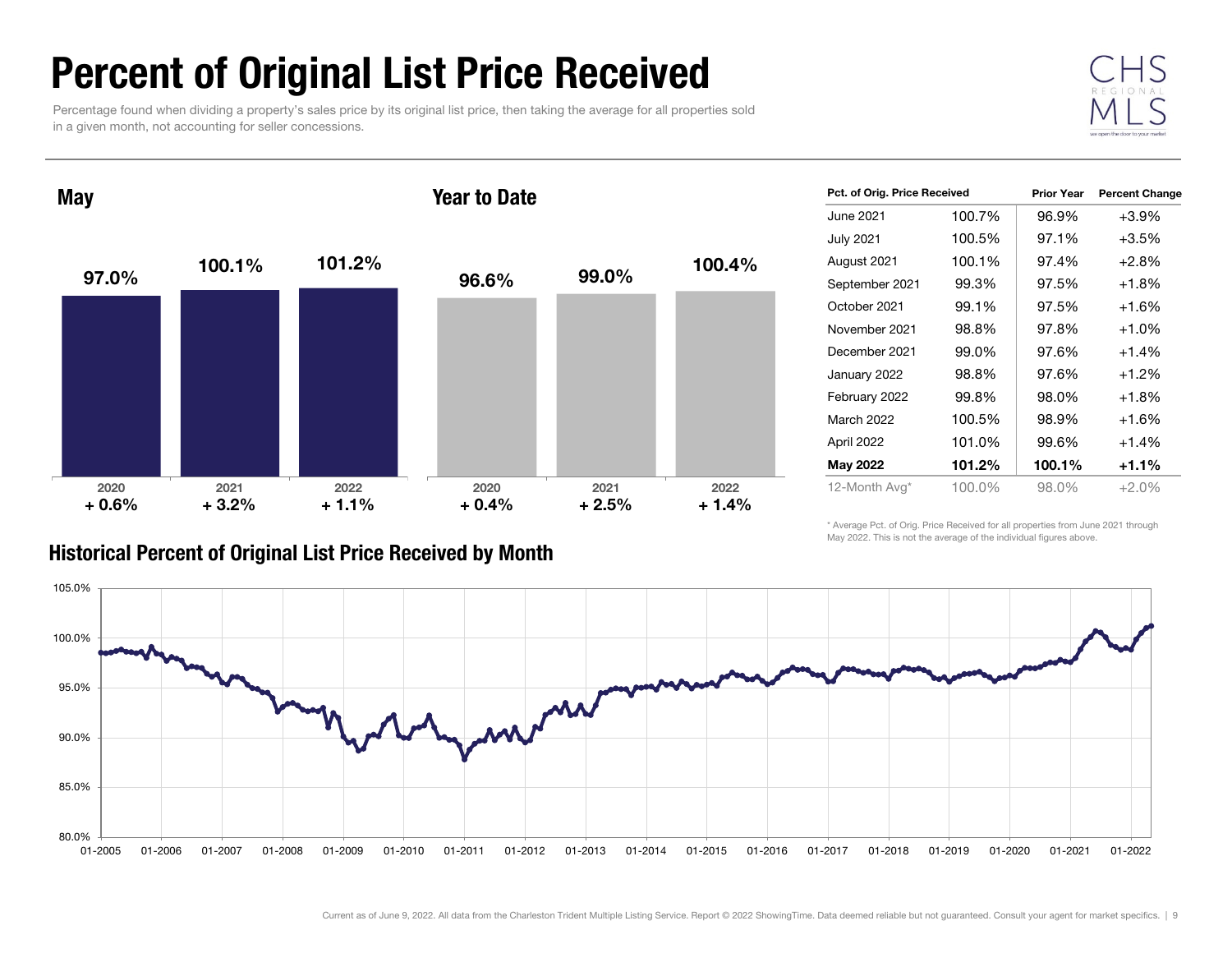## Housing Affordability Index

This index measures housing affordability for the region. For example, an index of 120 means the median household income is 120% of what is necessary to qualify for the median-priced home under prevailing interest rates. A higher number means greater affordability.



Prior Year Percent Change June 2021 104 128 -18.8%July 2021 107 123 -13.0% August 2021 103 122 -15.6% September 2021 103 121 -14.9% October 2021 100 119 -16.0%November 2021 102 123 -17.1%December 2021 92 121 -24.0%January 2022 95 122 -22.1% February 2022 90 120 -25.0% March 2022 80 110 -27.3%April 2022 72 108 -33.3% May 2022 67 009 -38.5% 12-Month Avg 93 119 -21.8% Affordability Index 127109672020 2021 2022 **May** 126113732020 2021 2022 Year to Date $+ 6.7\%$   $- 14.2\%$   $- 38.5\%$   $+ 1.6\%$  $-38.5\%$   $+1.6\%$   $-10.3\%$   $-35.4\%$ 

#### Historical Housing Affordability Index by Mont h

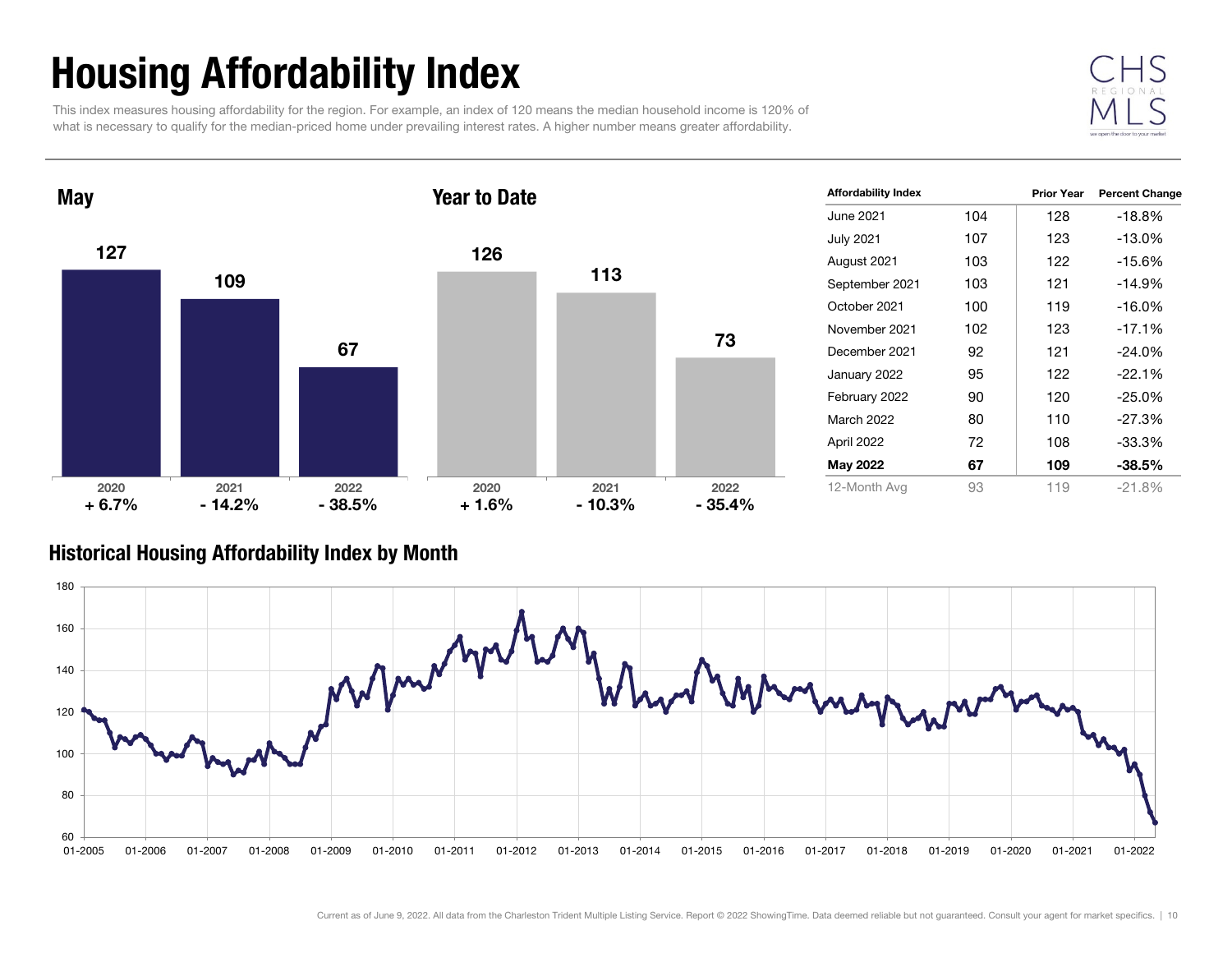### Inventory of Homes for Sale

The number of properties available for sale in active status at the end of a given month.





#### Historical Inventory of Homes for Sale by Month

\* Homes for Sale for all properties from June 2021 through May 2022. This is not the average of the individual figures above.



| <b>Homes for Sale</b> |       | <b>Prior Year</b> | <b>Percent Change</b> |
|-----------------------|-------|-------------------|-----------------------|
| June 2021             | 2,062 | 4,678             | -55.9%                |
| <b>July 2021</b>      | 2,392 | 4,485             | -46.7%                |
| August 2021           | 2,441 | 4,063             | $-39.9%$              |
| September 2021        | 2,432 | 3,880             | -37.3%                |
| October 2021          | 2,315 | 3,696             | $-37.4%$              |
| November 2021         | 2,089 | 3,333             | -37.3%                |
| December 2021         | 1,718 | 2,906             | $-40.9%$              |
| January 2022          | 1,459 | 2,515             | -42.0%                |
| February 2022         | 1,358 | 2,205             | $-38.4%$              |
| <b>March 2022</b>     | 1,409 | 2,046             | $-31.1%$              |
| April 2022            | 1,513 | 2,001             | $-24.4%$              |
| May 2022              | 1,775 | 1,903             | $-6.7\%$              |
| 12-Month Avg*         | 1,914 | 3,143             | $-39.1%$              |